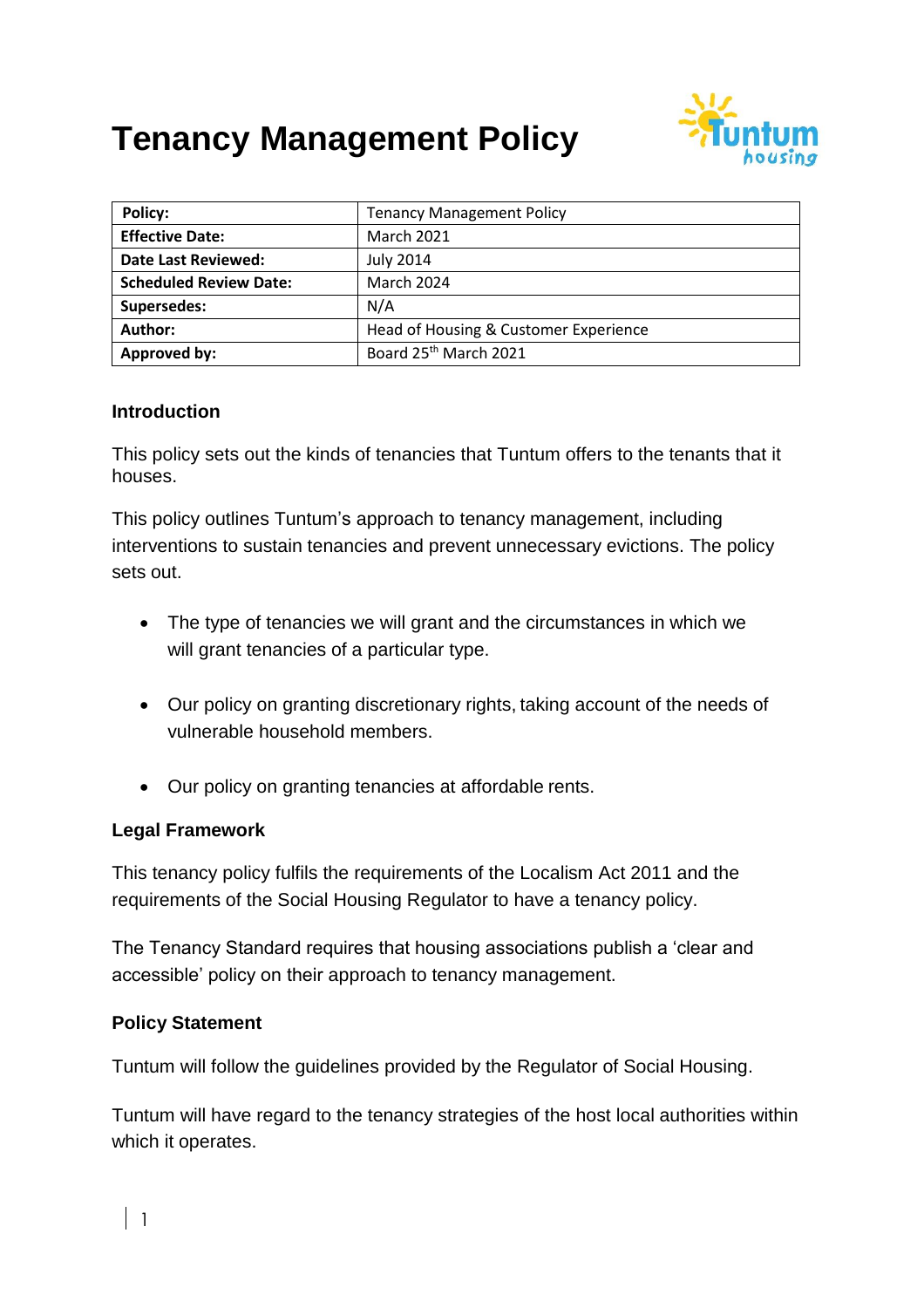# **Aims of the Policy**

The aims of the policy are to:

- To act to support and sustain tenancies;
- To ensure that housing circumstances do not become a barrier to our customers in achieving broader life aspirations
- Supporting the development of new homes and sustainable communities across the areas in which we work;
- Make the best use of available social housing stock, including reducing overcrowding, tackling under- occupation, and making the best use of adapted housing for those with a disability.

## **Implementation**

## **Sustaining Tenancies**

We will ensure that all new tenants are provided with clear information concerning the terms of their tenancy and of the consequences of failing to keep to those terms.

We will intervene at an early stage when we become aware of breaches of tenancy agreements. Following investigations, we will seek to ensure that tenants receive appropriate support to help them keep their home. Residents in supported housing will have a support plan identifying the type of support needed and these will be reviewed regularly. We will refer vulnerable residents in general needs housing to floating support services or other support services where applicable.

Where tenants have rent arrears, we will seek possession only where all preventative methods such as financial inclusion advice have been reviewed and exhausted.

# **Type of Tenancy to be Granted**

We will provide new tenants with a written agreement (a Tenancy Agreement) that sets out their rights and responsibilities and our rights and obligations. This will be fully explained at the sign up interview.

Tuntum will offer the following types of tenancy in the following circumstances: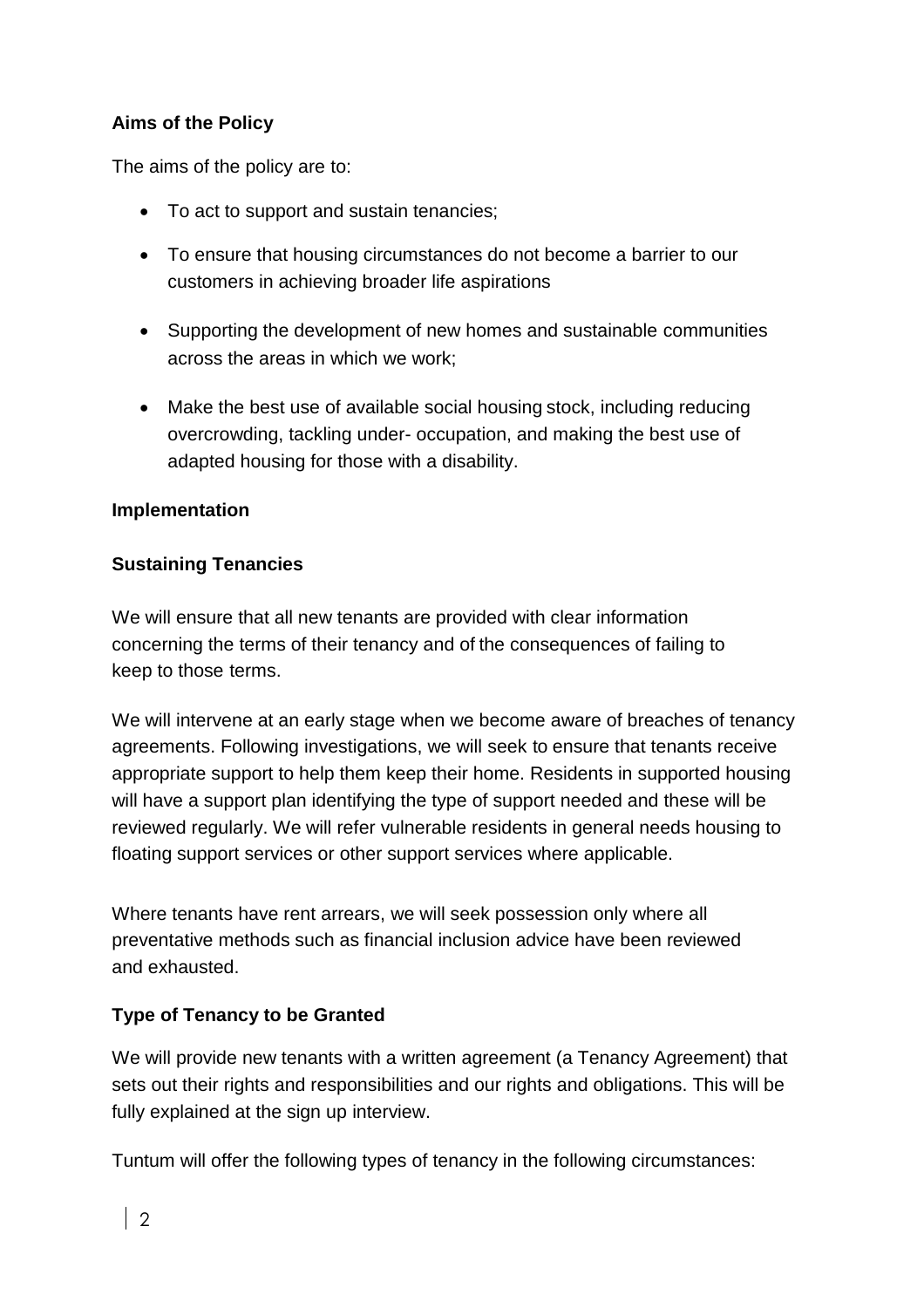| <b>TYPE OF TENANCY</b>                   | <b>DURATION</b>                                | <b>TENANT GROUP</b>                                                                                                                                                       |
|------------------------------------------|------------------------------------------------|---------------------------------------------------------------------------------------------------------------------------------------------------------------------------|
| Assured shorthold<br>starter tenancy     | 12 months                                      | Most new tenants in<br>accordance with our starter<br>tenancy policy                                                                                                      |
| Assured tenancy ('tenancy<br>for life')  | Continues until ended<br>by landlord or tenant | All social housing tenants<br>transferring to Tuntum<br>from another social<br>landlord and who<br>previously paid a social<br>rent.<br>All sheltered housing<br>tenants. |
| Assured short hold fixed<br>term tenancy | 5 years                                        | New tenants paying an<br>intermediate rent or<br>market rent.                                                                                                             |
| Secure tenancy                           | Continues until ended<br>by landlord or tenant | Transfers from local<br>authorities who have<br>an existing secure<br>tenancy                                                                                             |

We do not anticipate any circumstances in which we offer the 2-year minimum fixed term tenancy but reserve the right to issue this in exceptional circumstances. This tenancy can only be issued with the approval of a Head of Service.

For tenants on five year fixed term tenancies, we will contact the tenant during the fourth year to confirm the date at which the fixed term comes to an end. We will advise them of when the tenancy review will take place, and details of the review process.

Not later than six months before the end of the fixed term, we will serve on the tenant a notice formally stating that we will be either extending the tenancy by a further 5 years or requiring possession of the property. If we decide not to renew the fixed term tenancy and require the tenant to return possession of the property to us, we will also serve a notice seeking possession to comply with the relevant legislation in place at that time.

We will not normally end an Assured Shorthold fixed term tenancy in the following circumstances: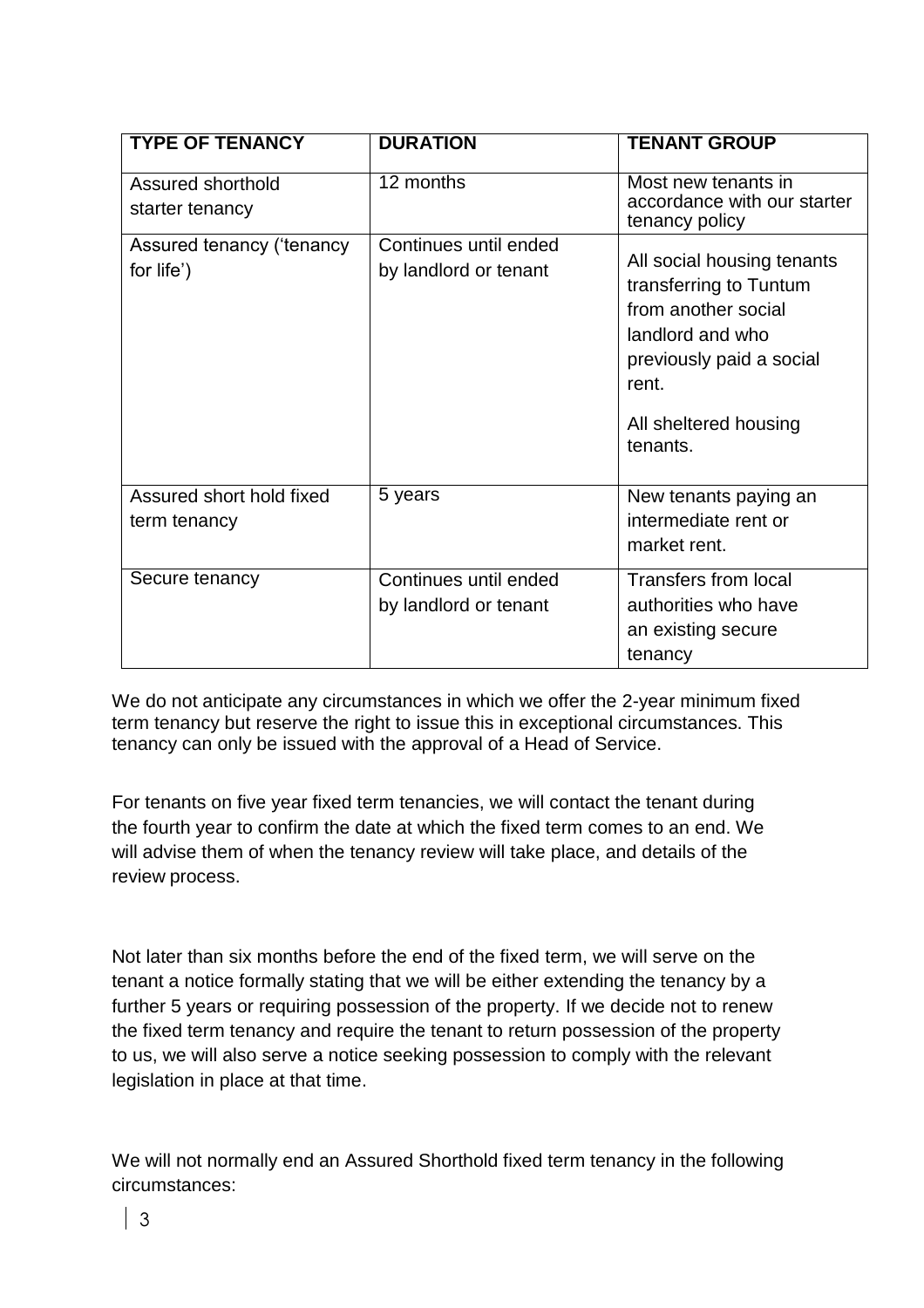- 1. The tenant or a joint tenant is 60 years of age or older.
- 2. School aged children are part of the household.
- 3. The tenant or joint tenant provides informal care to someone in the immediate neighbourhood.
- 4. The tenant or joint tenant is in local employment and to move address would jeopardise this.
- 5. Under-occupation is by one bedroom only.
- 6. The property has been adapted for a disabled tenant or household member who currently benefits from the adaptation.
- 7. The tenant or joint tenant is a person classed as vulnerable. This may be because of a personal characteristic (e.g. they suffer a disability or chronic ill health); or circumstance (e.g. a continuing victim of domestic violence) or that they need informal or formal support to manage their tenancy. In determining whether a tenant falls into this category of vulnerability, the relevant staff member should seek objective evidence e.g. letters from a GP or the police.

The final decision to end a five year fixed term tenancy will be made by a Head of Service. Tuntum will only end the tenancy if, by taking a holistic view that there is insufficient need for the tenancy to continue. There will always be a presumption that the tenancy will continue

A tenant may appeal against the decision to end a fixed term tenancy. To do this they must write to or e-mail the Head of Service. The appeal will be considered by two members of the Senior Management Team. Whilst their decision is considered final, the tenant is able to use Tuntum's complaint procedure at any time if they believe there has been a procedural error in making this judgement.

Where a fixed term tenancy is ending Tuntum will offer the following assistance to the tenant:

- (1) Provide information of other housing options within our own sock including renting and low cost home ownership;
- (2) Assist them in registering for other social housing properties via local choice-based lettings schemes;
- (3) Advise them on how to access web-based national mobility schemes

Where we renew a five year fixed term tenancy, we will serve a formal notice on the tenant to comply with the relevant legislation in place at the time, ending the tenant's right to occupy after the end of the fixed term. At the same time we will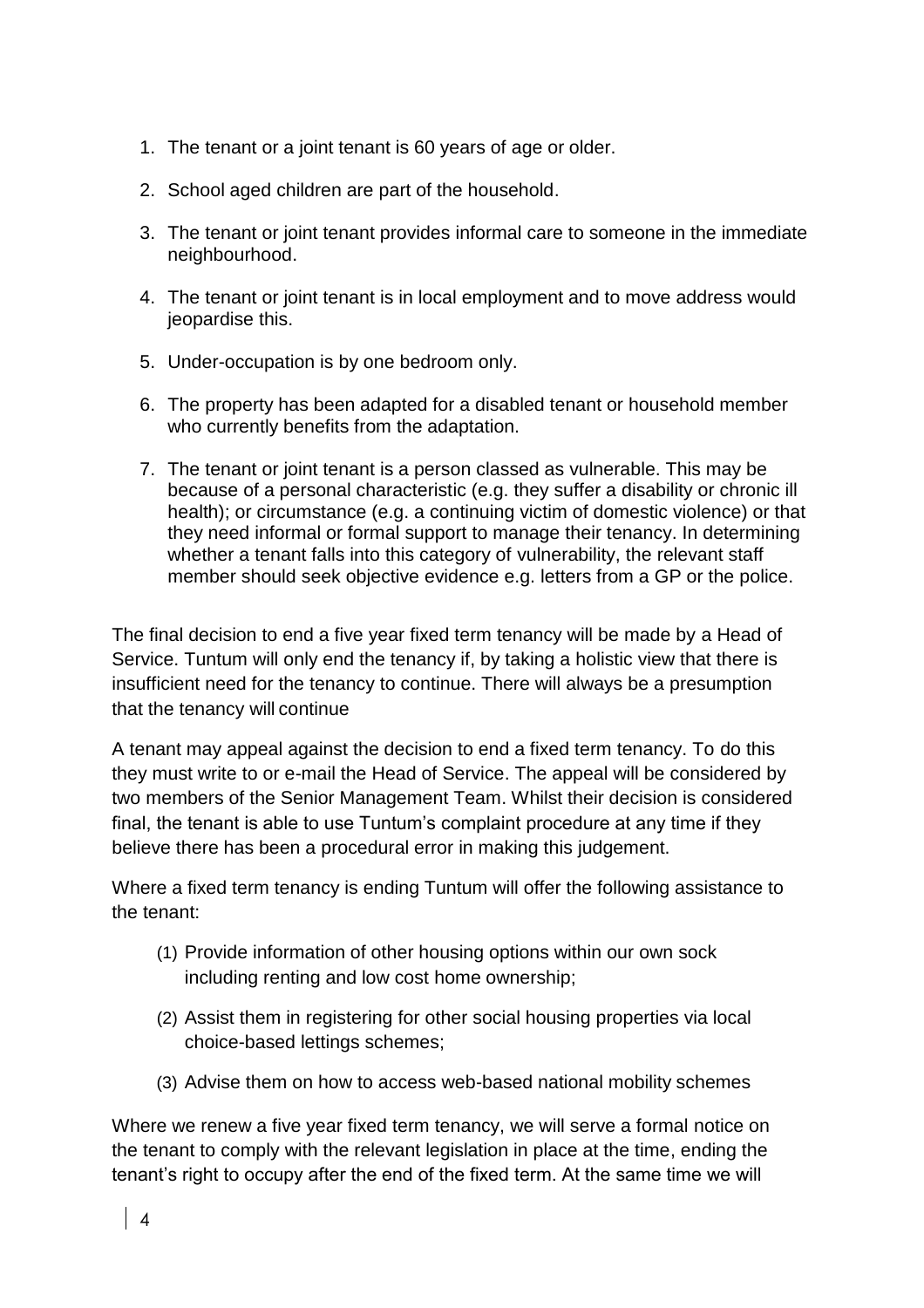enter into a new tenancy to run consecutively to ensure the household retains its rights as a fixed term tenant.

We will grant Assured Tenancies to new tenants where they already have security of tenure, (i.e. they already have an Assured Tenancy. These could be applicants who are transferring from within the association, have completed a mutual exchange/transfer from another registered provider.

We will grant Assured Shorthold Tenancies to residents of our hostel and residents in our Temporary Social Housing units.

We will grant Assured Shorthold Tenancies (starter tenancies) to most of our tenants in accordance with our Starter Tenancy Policy. Assured Shorthold Tenancies (starter tenancies) will run initially for 12 months. Should there be no breach within the first twelve months of this tenancy, this will automatically convert into an Assured Tenancy.

## **Affordable Rents**

We will grant Tenancies let at affordable rent for our new build homes built under the Homes and Communities Agency's Affordable Housing Programme and a small number of general relets. The use of affordable rent is to ensure that we can continue to provide new affordable housing to respond to on- going housing needs. These tenancies are let at a rent rate which is 80% of the market rent in that locality and will be in accordance with our rent setting policy. These tenancies will be clearly marketed as such. A scheme by scheme approach will be taken rather than a borough wide approach will be taken and we will regularly review the availability of rent types by property type and location to ensure that a mix of rent types is maintained.

## **Fixed term tenancies**

At present Tuntum's position is that we will not use fixed term tenancies. We will keep this position under review and may choose to introduce fixed term tenancies in the future, following consultation with our customers and other stakeholders.

However, we recognise that the tenancy strategies of many of our local authority partners remain under development. We will therefore review our tenancy policy on a regular basis, ensuring that we have due regard for the tenancy strategies of local authorities with whom we work. Any decision to introduce fixed tem tenancies will be subject to further consultation with our customers and key